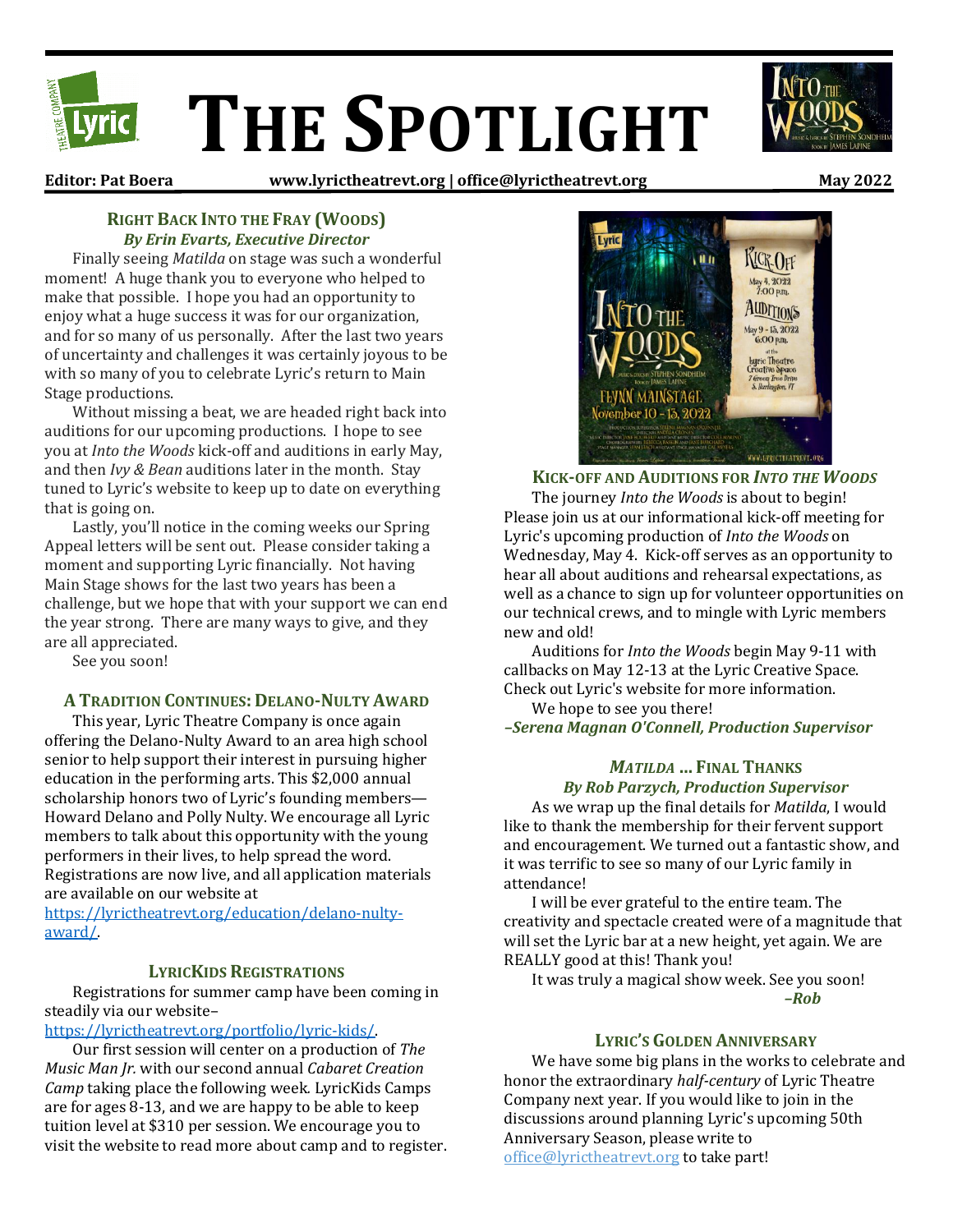#### **SPOTLIGHT SHOUT-OUT** *By Serena Magnan O'Connell*

This month the Membership Committee would like to give Kim Steinfeld and her crew of dressers for *Matilda* a Spotlight shout-out. Kim stepped into the role when the original head dresser was unable to continue for *Matilda* 2.0 and she didn't miss a beat. As soon as *Matilda* 2.0 was cast, Kim went right to work reviewing the old head dresser notes and creating a plan for ensuring that the cast was on stage, on time, and in the right costume! She spent hours watching rehearsals, reviewing the script, and preparing. She started recruiting dressers early in February and discovered it was not an easy task to find dressers. But this didn't stop her. Kim thought outside the box by enlisting people who have never volunteered with Lyric before or have never dressed but she knew would be great in the role.

As the show approached Kim was met with a few challenges. One of them was devastating to not only the costume team but also Lyric as a whole. Janet Bessmer was slated to be Matilda's dresser for the run of the show, but she suddenly died a week before move-in to the Flynn. The costume goddesses and Kim, while mourning the loss of a friend, were faced with filling her shoes. Kim had to reassign and reconfigure her dressing plots.

Margaret Spivack stepped right into the role of dresser for Matilda and the rest of the crew adjusted. Kim never wavered from her job and always had a smile on her face. She was a constant for both cast and crew to come to with questions and concerns. And that is why the Membership Committee is shining the light on Kim and her crew for their professionalism, attention to detail, adaptability, and commitment to *Matilda* and Lyric.

Dressing crew members (listed alphabetically): Leah Burke, Moira Daly, Laurie Dana, Dawn Dudley, Kerry Farrell, Maureen Frasier, Lauren Genta, Alison Hopkins, Sharon Patno, Anna Rossi, and Candice Wakling. And thanks to the make-up/hair crew for playing backup!



# **ANNOUNCING** *SHREK THE MUSICAL***: SPRING 2023** *By Kerry Farrell*

Now that the Ogre is out of the swamp, the Shrek Artistic Team wants to introduce themselves and share some important dates and information!

For those that are not familiar with the show, *Shrek the Musical* is a one-of-a-kind, hilarious fairy tale in which curses are reversed, monsters get the girls, donkeys and dragons find love, and princesses are beautiful in all shapes and sizes. Irreverently fun for the whole family, Shrek proves that beauty is truly in the eye of the ogre. It offers options for a large cast (40+) ranging in age from 8

to 80+, with seven leads, and many featured and ensemble opportunities.

The artistic team is a mixture of veterans and people new to their roles but not new to Lyric. Let's meet them!

**Production Supervisor, Kerry Farrell:** That is me! This is my first time producing a Lyric Main Stage production and I could not be more delighted and nervous. I joined Lyric in 2010 and typically I can be found in the costume shop designing and I produced *Lyric's 18 Below: Legends in the Making* this past summer. It was a good introduction to the role of producer. I will work hard with my fantastic team to bring *Shrek* and his fairy tale friends to life on the main stage.

**Co-Artistic Director, Freda Tutt:** Freda has been a member of Lyric since 1998 and in that time has performed on stage with Lyric, has stage managed, coproduced and has worked on every crew except hair. Assistant directing with notable Lyric directors led her to co-direct *Addams Family* and *Lyric's 18 Below* with Christopher Brown. *Matilda* marked Freda's retirement from stage management, and she is ready to jump back into the director's chair!

**Co-Artistic Director: Christopher Brown:** Christopher began his love affair with Lyric in 1998, sitting in the audience for *The Wizard of Oz*, thinking to himself "I HAVE to get up there someday!" Someday finally came in 2006 when cast in *Seussical, the Musical.* Since then, he has been on stage for several shows, worked promotions, sound, and make-up crews, directed several First Night showcases, assistant choreographed *9 to 5*, co-directed *The Addams Family* and *Lyric's 18 Below: Legends in the Making.* Most recently Christopher performed as a big kid in *Matilda*. While he enjoyed acting like a child, he is eager to start the journey of directing *Shrek*.

**Music Director, Craig Hilliard:** Craig is a long-time member of Lyric. He began in 1990 when he played in the orchestra for *Guys and Dolls.* He has music directed nine main stage shows for Lyric. The first show he music directed was the *Fantasticks* in 1994 and his most recent was *Mamma Mia* in 2019. When Craig is not behind a piano you can find him working as a Systems Analyst for an aerospace and defense company based in Maryland or cheering on the Red Sox. He has been known to listen to a game while conducting a rehearsal!

**Choreographer, Kyla Paul Marchand:** Kyla grew up in the Northeast Kingdom of Vermont and began dancing at the age of four. Kyla has performed with many companies around Burlington. Her most notable on-stage roles were Judy Haynes in Lyric's *White Christmas* (2015), and principal dancer in *Farm to Ballet* (2015-2017). Her choreography credits include Neat with a Twist's *25th Annual Putnam County Spelling Bee* at the Vermont Comedy Club, *Burlington Does Broadway* 2019, and Lyric's *Songs for a New World*, 2020. When Kyla is not dancing around town, she is a project manager at Champlain College in the Marketing Department.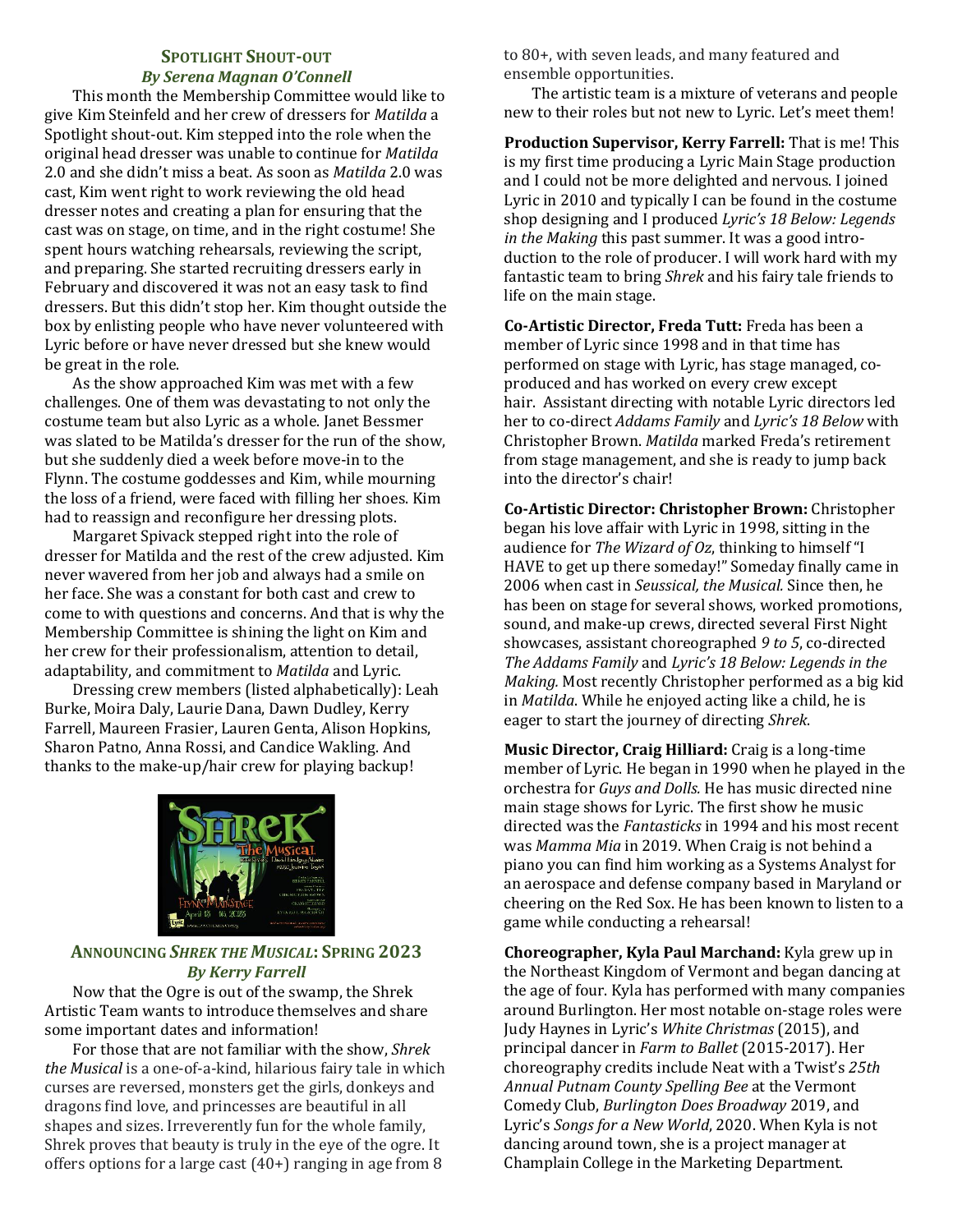**Assistant Choreographer, Ellie Wallace:** Ellie is our newest member of Lyric, joining last fall, but don't let that fool you. She has over 25 years of dance experience and is a teacher at Spotlight on Dance. She currently works in marketing as a brand specialist. Ellie is jubilant to join the green team and looking forward to working with Kyla.

**Stage Manager, Sarah Crowley:** Sarah's first show was 2011 when she was a member of the make-up team and since then has worked on 12 productions. She was assistant stage manager for *Mamma Mia* and stage manager for *The Addams Family* and is excited to reunite with some of her Addams Family. When she is not volunteering, she travels all over New England providing hair and make-up services to bridal parties.

**Assistant Stage Manager, Sarah Wright:** Sarah joined Lyric in 2015 when she was a cast member in *White Christmas.* She has also performed in *The Who's Tommy, 9-5,* and *Mamma Mia.* After stage managing *Moonlight in Vermont* this summer, she found herself very interested in learning the role for the main stage. She is delighted to work with Sarah Crowley and venture into this role.

### **Important Dates**

Kick-off: January 4, 2023 Auditions and Callbacks: January 8-13, 2023 First Rehearsal: January 16, 2023 Stay tuned for more information over the summer!

## **ON OTHER STAGES**

 Vermont Stage presents *Annapurna* at Main Street Landing Performing Arts Center, May 4-15. Tickets/info: vermontstage.org

 Neat, with a Twist presents *Pride & Prejudice*, May 5- 8, at Isham Family Farm in Williston. Tickets/info: ishamfamilyfarm.com/firstearth-summer-series/ Lamoille County Players' summer season includes *Clue: On Stage*, May 6-8 and 13-15; *Elf*, July 21-24 and 28-31; and *Blue Window*, September 30-October 2, and October 7-9. Tickets/info: lcplayers.com  $\star$  The Flynn Center's Broadway lineup continues with *Jersey Boys*, May 31. Tickets/info: flynnvt.org Stowe Theatre Guild's summer season includes *Tru*, July 1-2; *Our Town*, July 14-30; *Bullets Over Broadway*, August 18-September 3; and *A Little Night Music*, September 29-October 15. Tickets/info: stowetheatre.com

 Lost Nation Theater presents Abby Paige and her *Les Filles du Quoi?*, July 16-26; Maura O'Brien in *Both Eyes Open: The Annie Oakley Story*, September 8-18; and *Stephen Sondheim Review*, October 6-23. Tickets/info: lostnationtheater.org

 $\star$  Thinking ahead to fall, Shelburne Players present *Almost, Maine* by John Cariani. Dates TBD. Info: shelburneplayers.com

 $\star$  For complete statewide listings of live performances, visit theaterengine.com

# **5 FACTS WE LEARNED ABOUT** *INTO THE WOODS* **DURING THE ORIGINAL-CAST REUNION** *By David Gordon*

Excerpts included here. To read the full story and see photos, go to https://www.theatermania.com/broadway/news/5 facts-we-learned-into-the-woods-reunion\_73309.html

# **1. The origin story of "I'm in the Wrong Story."**

Stephen Sondheim admitted that the first and "only" line he ever stole from an actor is "I'm in the wrong story." The "Any Moment" lyric came out of a conversation he was having with Joanna Gleason, as they tried to parse out the Baker's Wife's seduction at the hands of Cinderella's Prince.

# **2. Cinderella and Cinderella's Prince are actually married in real life.**

When Robert Westenberg, who played the Wolf and Cinderella's Prince, walked into the first day of rehearsals, he surveyed the room and got a little apprehensive. Then he spotted a beautiful woman. When he asked Tom Aldredge, the original Narrator and Mysterious Man, who she was, Aldredge replied, "That's your wife." Of course, what he meant was that Kim Crosby was playing Cinderella. Four years later, Westenberg and Crosby were married in real life, and they currently live with their children in Springfield, Missouri.

# **3. What "No One Is Alone" actually means.**

While many believe that "No One Is Alone" means that no person is actually alone in this world, Sondheim noted that his intentions for the song was to show that "every action you take has a reaction, and everything you do affects everything around you."

# **4. The Witch's transformation is revealed.**

James Lapine spilled the beans on the Witch's splitsecond first-act transformation, in which she goes from evil old hag to beautiful, statuesque model. They used a body double, a figure who acted the part and could lip-sync dialogue that Bernadette Peters prerecorded, while Peters made a lightning-fast quick change below the stage. Kim Crosby recalled that, as Peters had several dressers tearing off parts of her Witch costume, all Peters had to do was apply lipstick.

# **5.** *Into the Woods* **was almost a television show.**

According to Sondheim and Lapine, *Into the Woods* came about because Sondheim wanted to write a "quest" musical (where the characters went on a journey to find something, like in *The Wizard of Oz*), and Lapine had the desire to write a fairytale. But the idea of doing a fairytale mash-up was inspired by a TV show the pair pitched to Norman Lear, which brought the characters from shows like *Doctor Kildare* and *Father Knows Best* and *I Love Lucy* into the central location of a hospital (sort of like the current TV show *Once Upon a Time*). Lear loved the idea, but wanted a screenplay from the writers, who declined to write one and moved on to *Into the Woods*.